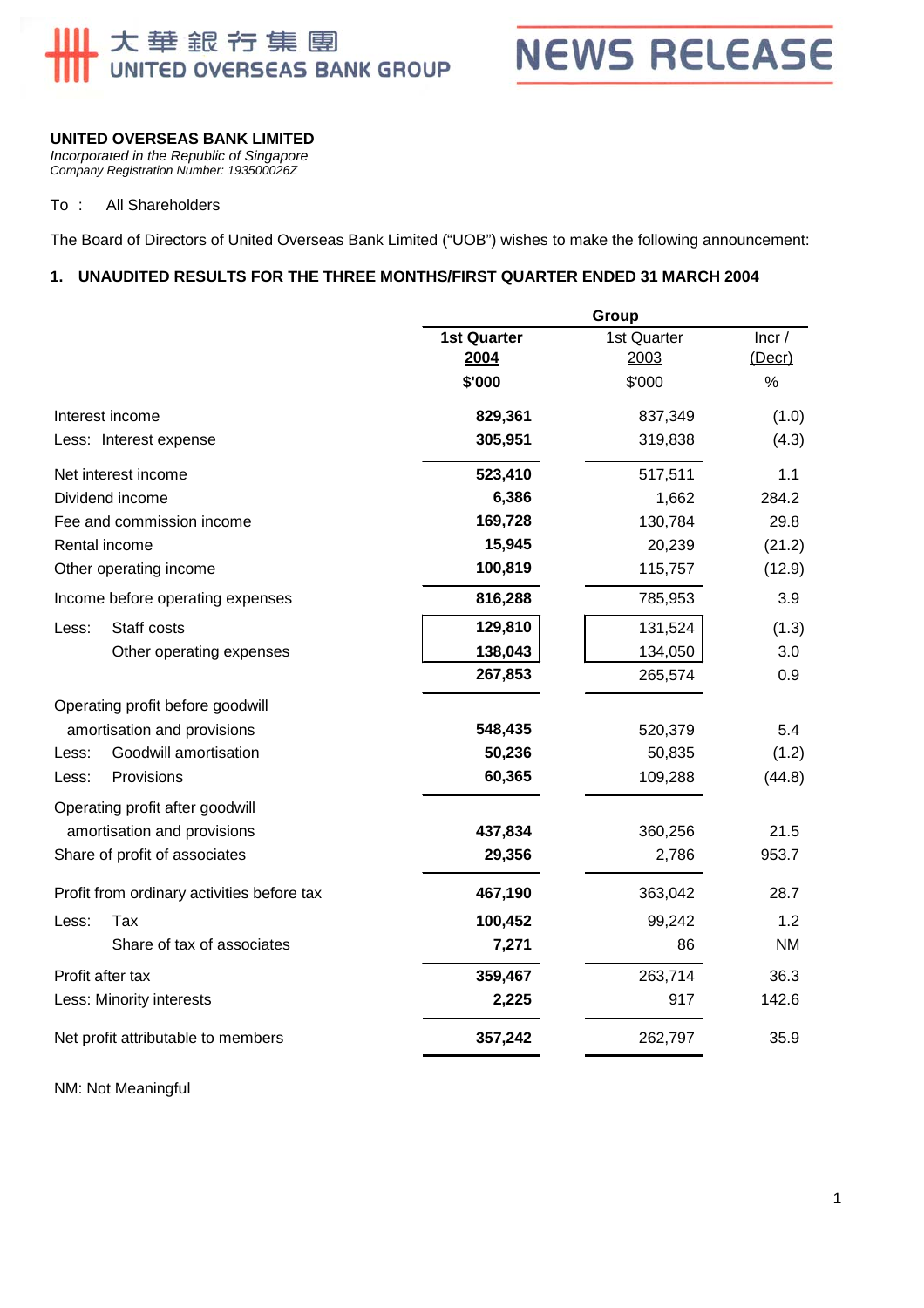# **Ⅲ 大華銀行集團**



#### **2. SELECTED BALANCE SHEET DATA**

|     |                                                                                                   | Group       |             | <b>Bank</b>     |             |            |                 |
|-----|---------------------------------------------------------------------------------------------------|-------------|-------------|-----------------|-------------|------------|-----------------|
|     |                                                                                                   | 31-Mar-04   | 31-Dec-03   | Incr/<br>(Decr) | 31-Mar-04   | 31-Dec-03  | Incr/<br>(Decr) |
|     |                                                                                                   | \$'000      | \$'000      | $\%$            | \$'000      | \$'000     | $\%$            |
| (a) | Assets                                                                                            |             |             |                 |             |            |                 |
|     | <b>Total assets</b>                                                                               | 117,523,157 | 113,446,399 | 3.6             | 101,963,515 | 98,750,817 | 3.3             |
|     | Loans and advances including                                                                      |             |             |                 |             |            |                 |
|     | trade bills to non-bank customers                                                                 | 59,214,283  | 59,296,556  | (0.1)           | 50,359,420  | 50,510,461 | (0.3)           |
| (b) | Liabilities                                                                                       |             |             |                 |             |            |                 |
|     | Deposits of non-bank customers                                                                    | 70,629,682  | 69,862,961  | 1.1             | 59,447,311  | 60,301,300 | (1.4)           |
|     | Total deposits including                                                                          |             |             |                 |             |            |                 |
|     | bankers' deposits                                                                                 | 92,698,414  | 88,702,323  | 4.5             | 81,933,755  | 79,367,234 | 3.2             |
|     | Subordinated debts (unsecured)                                                                    |             |             |                 |             |            |                 |
|     | Due after one year<br>$\overline{\phantom{0}}$                                                    | 2,966,312   | 2,990,809   | (0.8)           | 2,966,312   | 2,990,809  | (0.8)           |
|     | Other debts issued                                                                                |             |             |                 |             |            |                 |
|     | Due within one year (secured)<br>$\overline{\phantom{0}}$                                         | 931,924     | 852,407     | 9.3             |             |            |                 |
|     | Due after one year (unsecured)<br>$\overline{\phantom{a}}$                                        | 383,955     | 353,053     | 8.8             | 383,955     | 353,053    | 8.8             |
| (c) | Capital and reserves                                                                              |             |             |                 |             |            |                 |
|     | Issued and paid-up capital                                                                        | 1,571,716   | 1,571,664   |                 | 1,571,716   | 1,571,664  |                 |
|     | Total shareholders' funds                                                                         | 13,619,550  | 13,282,035  | 2.5             | 12,014,514  | 11,759,111 | 2.2             |
| (d) | Net asset value per ordinary<br>share based on issued share<br>capital as at end of the financial |             |             |                 |             |            |                 |
|     | period (\$)                                                                                       | 8.67        | 8.45        | 2.6             | 7.64        | 7.48       | 2.1             |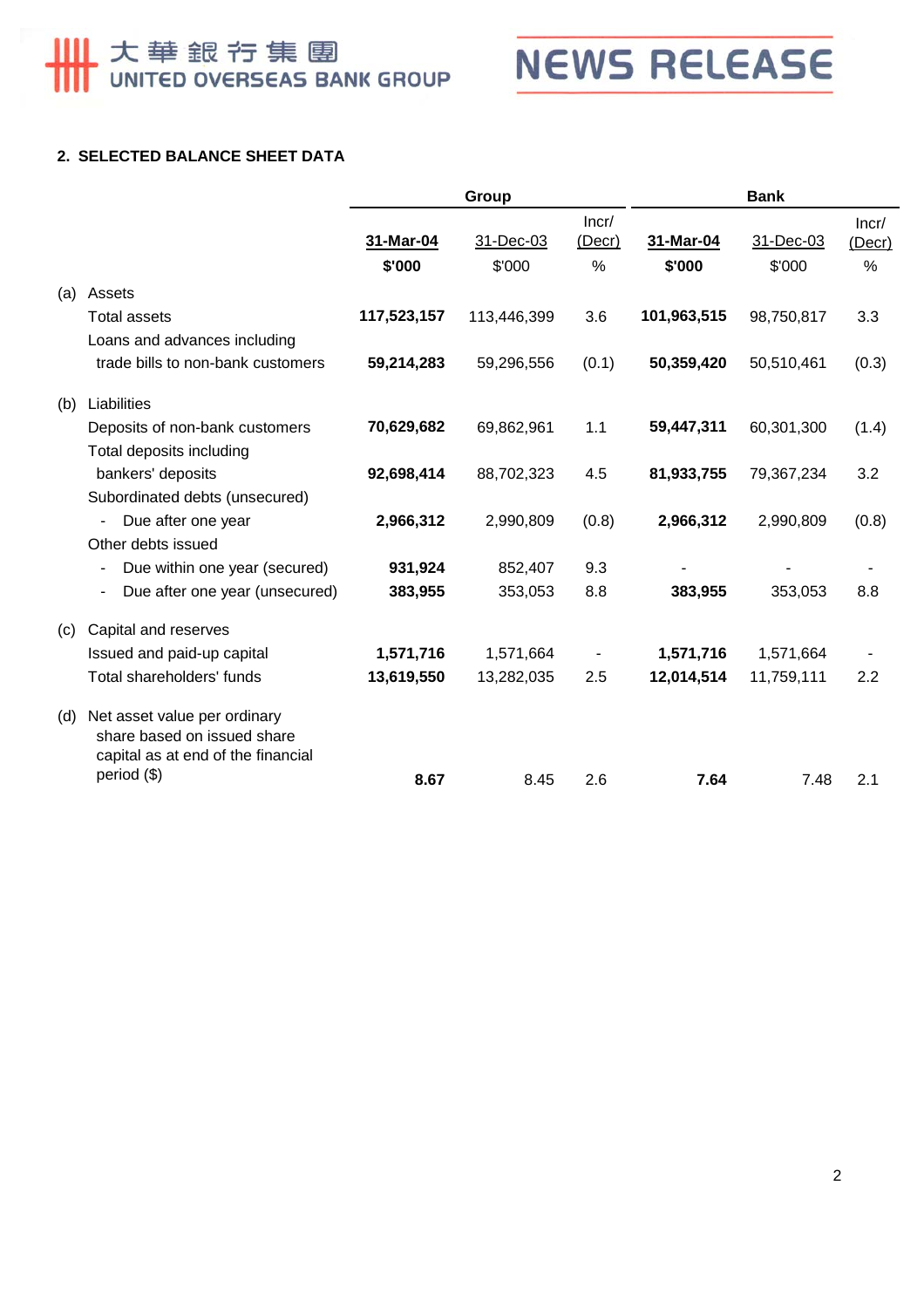## 大華銀行集團 UNITED OVERSEAS BANK GROUP



#### **3. OTHER INFORMATION**

|     |                                                                                                                        | Group                      |                     |                     |
|-----|------------------------------------------------------------------------------------------------------------------------|----------------------------|---------------------|---------------------|
|     |                                                                                                                        | <b>1st Quarter</b><br>2004 | 1st Quarter<br>2003 | Incr/(Decr)<br>$\%$ |
| (a) | Depreciation (\$'000)                                                                                                  | 28,282                     | 25,733              | 9.9                 |
| (b) | Annualised net profit as a percentage<br>of average total shareholders' funds (%)<br>- Including goodwill amortisation | 10.6                       | 8.2                 | 29.3                |
|     | - Excluding goodwill amortisation                                                                                      | 12.1                       | 9.8                 | 23.5                |
| (c) | Annualised earnings per share (cents)                                                                                  |                            |                     |                     |
|     | - Basic                                                                                                                | 90.9                       | 66.9                | 35.9                |
|     | - Fully diluted                                                                                                        | 90.9                       | 66.9                | 35.9                |

#### (d) Details of new shares of the Bank are as follows:-

| Particulars of Issue                                                        | No. of new shares<br>issued between<br>1-Jan-04 and<br>31-Mar-04 | No. of new shares<br>that would have been issued<br>upon the exercise of all<br>outstanding options |              |
|-----------------------------------------------------------------------------|------------------------------------------------------------------|-----------------------------------------------------------------------------------------------------|--------------|
|                                                                             |                                                                  | At 31-Mar-04                                                                                        | At 31-Mar-03 |
| Exercise of share options granted under<br>the UOB 1999 Share Option Scheme | 52,000                                                           | 4,390,000                                                                                           | 2,400,000    |

#### **4. REVIEW OF PERFORMANCE**

- (a) The financial statements are prepared in accordance with Singapore Financial Reporting Standards and are expressed in Singapore dollars. The same accounting policies and computation methods have been adopted in the financial statements for the first quarter ended 31 March 2004 ("1Q04") as those in the audited financial statements for the year ended 31 December 2003.
- (b) The Group recorded a net profit after tax ("NPAT") of \$357 million in 1Q04, an increase of 35.9% over the \$263 million recorded in the first quarter of 2003 ("1Q03"). The increase in NPAT was mainly due to higher non-interest income, lower provision charges and higher share of profit of associates.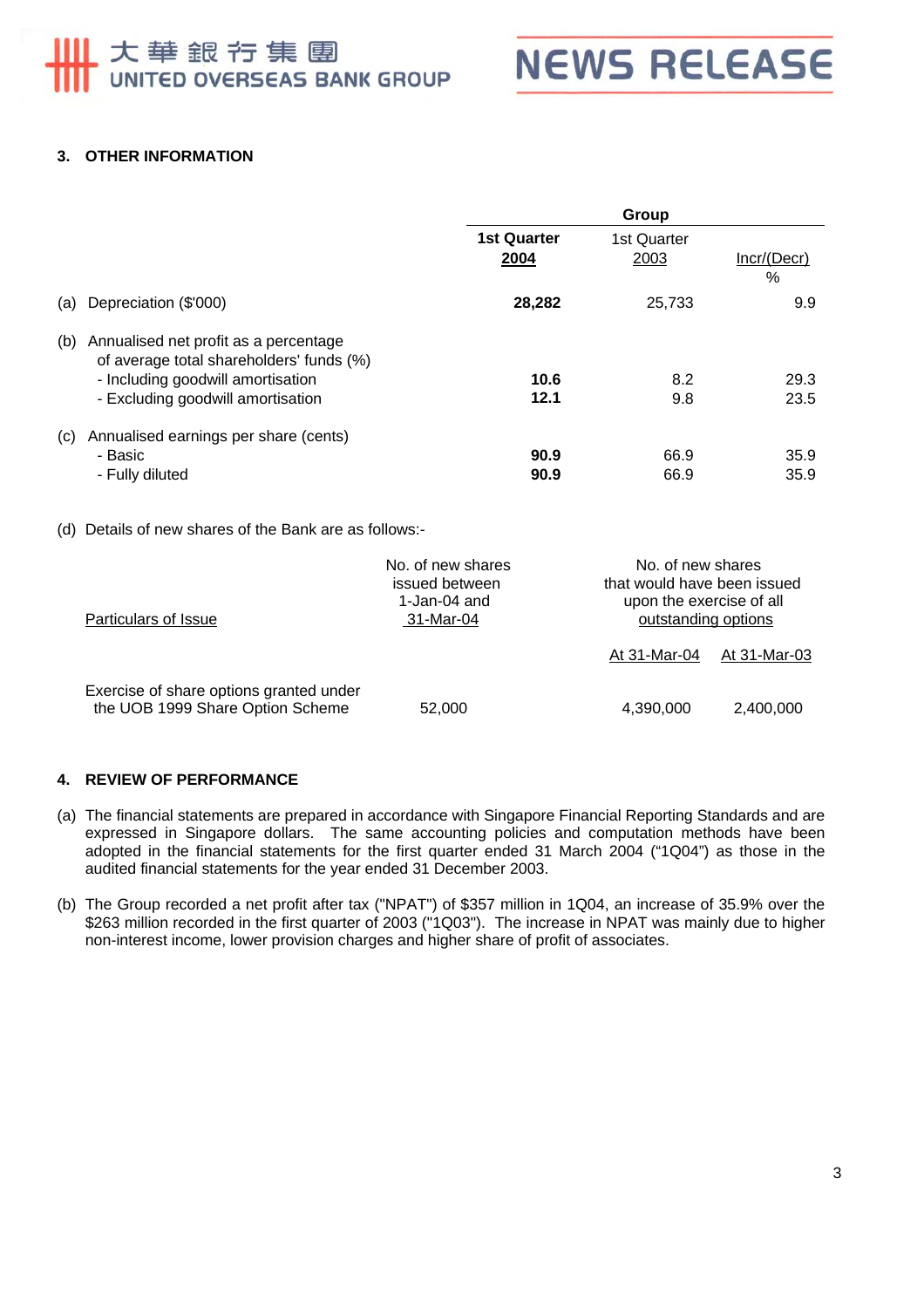### 大華銀行集團 UNITED OVERSEAS BANK GROUP



(c) The Group's operating profit before goodwill amortisation and provisions increased 5.4% to \$548 million in 1Q04 compared to \$520 million in 1Q03. The increase was mainly due to a growth of 3.9% in total income to \$816 million from \$786 million in 1Q03. The growth was primarily driven by higher fee and commission income derived largely from investment-related and fund management activities, and higher net profit from disposal of investment securities and associates. These were partially offset by lower net profit from dealing securities, government securities and derivatives.

The Group's total operating expenses, comprising staff and other operating expenses, increased 0.9% to \$268 million in 1Q04 compared to \$266 million in 1Q03. Staff expenses decreased 1.3% to \$130 million, while other operating expenses increased 3.0% to \$138 million. The increase in other operating expenses was mainly due to higher commission and brokerage expenses incurred to support the increased business volume. As a result of the higher growth in total income compared to the growth in total operating expenses, the expense-to-income ratio of the Group improved to 32.8% in 1Q04 from 33.8% in 1Q03.

- (d) The Group's provision charges decreased 44.8% to \$60 million in 1Q04 compared to \$109 million in 1Q03. The decrease was largely attributable to lower specific provisions for loans which is in tandem with the decline in non-performing loans ("NPLs").
- (e) Share of profit of associates (before tax) increased to \$29 million in 1Q04 from \$3 million in 1Q03, mainly due to higher contributions from most of the Group's major associates.
- (f) The Group's net loans and advances to customers of \$59,214 million as at 31 March 2004 were 0.1% lower than the \$59,297 million as at 31 December 2003. The Group's NPLs declined 3.8% to \$4,962 million as at 31 March 2004 from \$5,160 million as at 31 December 2003. Consequently, Group NPLs (excluding debt securities) as a percentage of gross customer loans decreased to 7.8% as at 31 March 2004 from 8.1% as at 31 December 2003. Of the total Group NPLs as at 31 March 2004, \$2,664 million or 53.7% were secured by collateral, and \$3,114 million or 62.8% were in the Substandard category.
- (g) Total cumulative specific and general provisions of the Group were \$3,307 million as at 31 March 2004 compared to \$3,332 million as at 31 December 2003. General provisions as at 31 March 2004 were \$1,421 million or 43.0% of total cumulative provisions. The total cumulative provisions as at 31 March 2004 provided coverage of 66.6% against Group NPLs, compared to 64.6% as at 31 December 2003. As at 31 March 2004, unsecured NPLs were 143.9% covered by total cumulative provisions.
- (h) Total assets of the Group as at 31 March 2004 were \$117.5 billion, representing a growth of 3.6% over the \$113.4 billion as at 31 December 2003. Shareholders' funds of the Group increased 2.5% to \$13.6 billion as at 31 March 2004 from \$13.3 billion as at 31 December 2003. Consequently, the Group's net asset value per share increased 2.6% to \$8.67 as at 31 March 2004 from \$8.45 as at 31 December 2003.
- (i) As at 31 March 2004, the Group's Capital Adequacy Ratio ("CAR") of 18.4%, as computed under the Bank for International Settlements ("BIS") guidelines, was more than twice the minimum requirement of 8% set by BIS. Compared to the CAR of 18.2% as at 31 December 2003, it has increased 0.2% point.

#### **5. DIVIDEND**

No dividend has been declared for the quarter ended 31 March 2004.